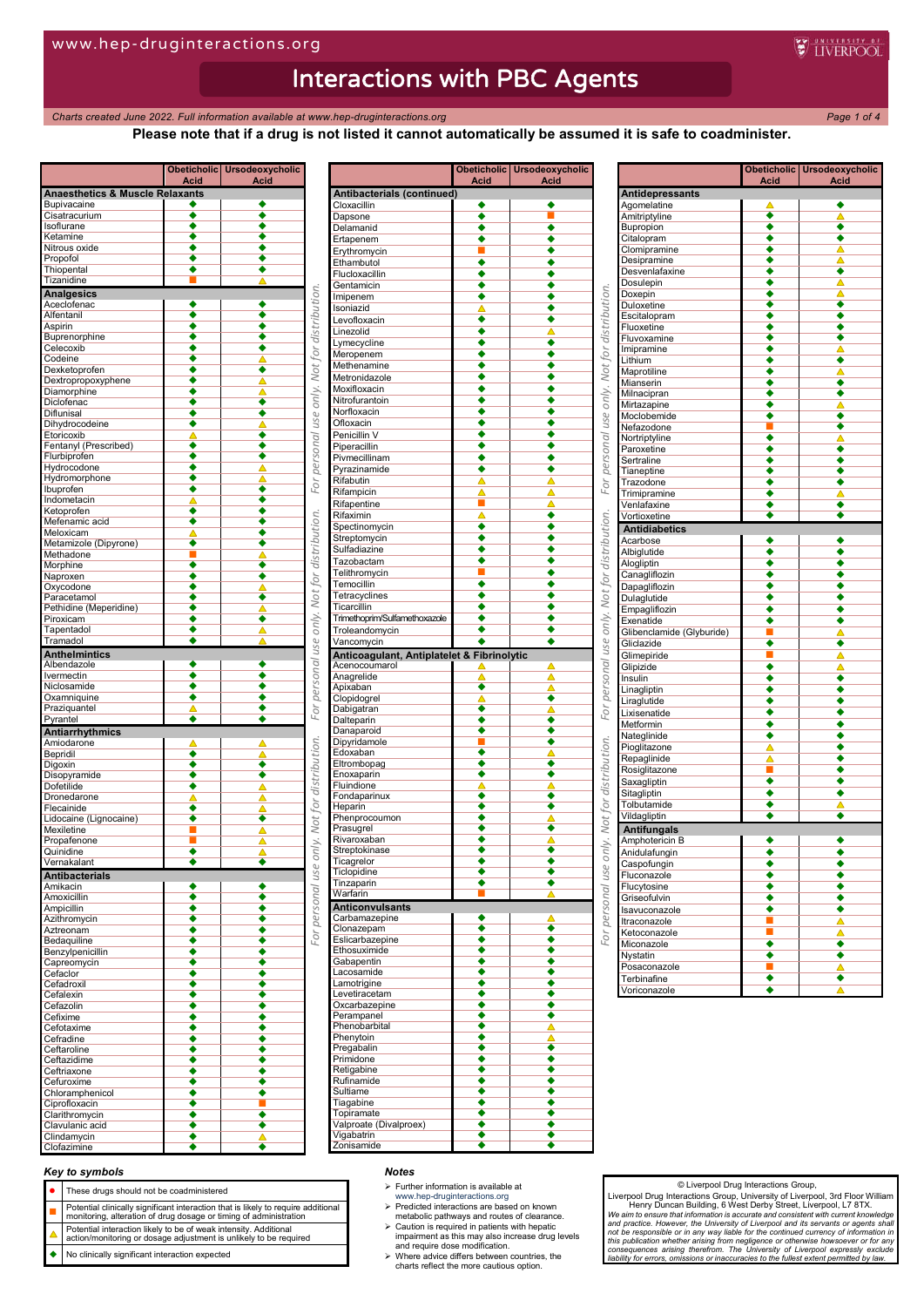*Charts created June* 2022. Full information available at www.hep-druginteractions.org Page 2 of 4

 $\mathbf{r}$ 

**E** INFRPOOL

## **Please note that if a drug is not listed it cannot automatically be assumed it is safe to coadminister.**

|                                    | Obeticholic  <br>Acid     | Ursodeoxycholic<br>Acid                |                                              |                              |
|------------------------------------|---------------------------|----------------------------------------|----------------------------------------------|------------------------------|
| <b>Antihistamines</b>              |                           |                                        |                                              | A                            |
| Astemizole                         | ▵                         | ▵                                      |                                              | A                            |
| <b>Bilastine</b>                   | ∙                         | ٠                                      |                                              | $\overline{A}$               |
| Cetirizine<br>Chlorphenamine       | ٠<br>٠                    | ٠                                      |                                              | B                            |
| Desloratadine                      | ٠                         | ٠                                      |                                              | B<br>C                       |
| Diphenhydramine                    | ٠                         | ٠                                      |                                              | F                            |
| Doxylamine                         | ٠                         | $\overline{\bullet}$                   |                                              | F                            |
| Ebastine                           | ٠                         | ٠                                      |                                              | N                            |
| Fexofenadine                       | ٠<br>■                    |                                        |                                              | N                            |
| Hydroxyzine<br>Levocetirizine      | $\overline{\bullet}$      | ٠<br>٠                                 |                                              | C                            |
| Loratadine                         | П                         | ٠                                      |                                              | R                            |
| Promethazine                       | ٠                         | ٠                                      |                                              | R                            |
| Terfenadine                        | ٠                         |                                        | For personal use only. Not for distribution  | S                            |
| <b>Antimigraine Agents</b>         |                           |                                        |                                              | T<br>$\overline{\mathsf{T}}$ |
| Almotriptan                        | ٠                         | ٠                                      |                                              | V                            |
| Dihydroergotamine<br>Eletriptan    | ٠<br>٠                    | ٠<br>٠                                 |                                              | $\overline{z}$               |
| Ergotamine                         | ٠                         |                                        |                                              | $\overline{\mathsf{A}}$      |
| Frovatriptan                       | ٠                         | ٠                                      |                                              | A                            |
| Methylergonovine                   | ٠                         |                                        |                                              | A                            |
| Naratriptan                        | ٠                         | ٠                                      |                                              | B                            |
| Pizotifen                          | ٠                         | $\overline{\bullet}$                   |                                              | B                            |
| Rizatriptan<br>Sumatriptan         | ٠<br>٠                    | ٠                                      |                                              | B                            |
| Zolmitriptan                       |                           | ٠                                      |                                              | C                            |
| Antiprotozoals                     |                           |                                        |                                              | C                            |
| Amodiaquine                        |                           | Δ                                      |                                              | C                            |
| Artemether                         | ٠                         | ٠                                      |                                              | D<br>E                       |
| Artemisinin                        | ٠                         | ٠                                      |                                              | F                            |
| Artesunate                         | ٠<br>٠                    | $\overline{\bullet}$                   |                                              | L                            |
| Atovaquone<br>Chloroquine          |                           | Δ                                      |                                              | Ь                            |
| Dihydroartemisinin                 | ٠                         | ٠                                      |                                              | N                            |
| Doxycycline                        | ٠                         | $\overline{\bullet}$                   |                                              | N                            |
| Halofantrine                       | ٠                         | Δ                                      |                                              | C                            |
| Hydroxychloroquine                 | ٠                         | ٠                                      |                                              | Q                            |
| Lumefantrine                       | ٠<br>٠                    | ٠                                      | For personal use only. Not for distribution. | T                            |
| Mefloquine<br>Nitazoxanide         | ٠                         | ٠<br>٠                                 |                                              | T                            |
| Pentamidine                        | ٠                         | ٠                                      |                                              | $\overline{z}$               |
| Primaquine                         | Δ                         | ٠                                      |                                              | Z<br>Z                       |
| Proguanil                          | ٠                         | ٠                                      |                                              | B                            |
| Pyrimethamine                      | ٠                         | Δ                                      |                                              | Α                            |
| Quinine<br>Sodium stibogluconate   | ٠<br>٠                    | Δ<br>$\overline{\bullet}$              |                                              | $\overline{B}$               |
| Sulfadoxine                        | ∙                         | ٠                                      |                                              | C                            |
| <b>Antipsychotics/Neuroleptics</b> |                           |                                        | only. Not for distribution.                  | $\overline{c}$               |
| Amisulpride                        | ٠                         | ٠                                      |                                              | L                            |
| Aripiprazole                       | ٠                         | ٠                                      |                                              | N<br>N                       |
| Asenapine                          | ≜                         | ٠                                      |                                              | $\overline{c}$               |
| Chlorpromazine                     |                           | ٠                                      |                                              | $\overline{P}$               |
| Chlorprothixene<br>Clozapine       | ٠                         | Δ<br>٠                                 |                                              | $\overline{P}$               |
| Flupentixol                        | ٠                         | Δ                                      |                                              | s                            |
| Fluphenazine                       | Δ                         | $\overline{\bullet}$                   |                                              | T                            |
| Haloperidol                        | ٠                         | Δ                                      |                                              | B                            |
| lloperidone                        |                           |                                        |                                              | A<br>C                       |
| Levomepromazine                    | ٠                         | ٠<br>◆                                 |                                              | It                           |
| Lurasidone<br>Olanzapine           | ٠<br>П                    | ٠                                      |                                              | P                            |
| Paliperidone                       | $\overline{\bullet}$      | Δ                                      | For personal use                             | R                            |
| Perazine                           | ٠                         | ٠                                      |                                              | B                            |
| Periciazine                        | $\overline{\bullet}$      | ٠                                      |                                              | F                            |
| Perphenazine                       | ٠                         | ٠                                      |                                              | Ir                           |
| Pimozide                           | ◆                         | $\triangle$                            |                                              | Ιŗ                           |
| Pipotiazine<br>Prochlorperazine    | ٠<br>$\ddot{\bullet}$     | ٠<br>٠                                 |                                              | N                            |
| Quetiapine                         | $\overline{\bullet}$      | ٠                                      |                                              | $\overline{C}$               |
| Risperidone                        | ٠                         | ۰                                      |                                              | S                            |
| Sulpiride                          | ٠                         | ٠                                      |                                              | s<br>T                       |
| Thioridazine                       | ٠                         | $\frac{\blacktriangle}{\blacklozenge}$ |                                              | $\overline{\mathsf{T}}$      |
| Tiapride                           | $\overline{\bullet}$<br>∙ |                                        |                                              | $\overline{c}$               |
| Trifluoperazine<br>Ziprasidone     | ٠                         | ٠<br>٠                                 |                                              | A                            |
| Zuclopentixol                      | ٠                         |                                        |                                              | $\frac{1}{D}$                |
|                                    |                           |                                        |                                              |                              |

|                                 | Acid | Obeticholic   Ursodeoxycholic<br><u>Acid</u> |
|---------------------------------|------|----------------------------------------------|
| <b>Antivirals</b>               |      |                                              |
| Aciclovir                       | ٠    |                                              |
| Amantadine                      | ٠    | ٠                                            |
| Brincidofovir                   | ٠    | ٠                                            |
| Brivudine                       |      |                                              |
| Cidofovir                       | ٠    | ٠                                            |
|                                 |      |                                              |
| Favipiravir                     | ٠    | ٠                                            |
| Foscarnet                       | ٠    | ٠                                            |
| Molnupiravir                    | ٠    | ٠                                            |
| Nirmatrelvir/ritonavir          | ٠    |                                              |
| Oseltamivir                     | ٠    | ٠                                            |
| Remdesivir                      | ٠    | ٠                                            |
| Rimantadine                     |      |                                              |
|                                 |      |                                              |
| Sotrovimab                      | ٠    |                                              |
| Tecovirimat                     | ٠    | ٠                                            |
| Tixagevimab/cilgavimab          |      | ٠                                            |
| Valaciclovir                    |      | ∙                                            |
| Zanamivir                       |      |                                              |
| Anxiolytics/Hypnotics/Sedatives |      |                                              |
| Alprazolam                      | ٠    | ٠                                            |
|                                 | ٠    |                                              |
| Amobarbital                     |      | Δ                                            |
| Bromazepam                      | ٠    | ٠                                            |
| Bromperidol                     | ٠    | ٠                                            |
| <b>Buspirone</b>                | ٠    | ٠                                            |
| Clobazam                        | ٠    | ٠                                            |
| Clorazepate                     | ٠    | ٠                                            |
| Clotiapine                      | ٠    | ٠                                            |
| Diazepam                        | ∙    | ٠                                            |
| Estazolam                       | ٠    | ٠                                            |
|                                 | ٠    |                                              |
| Flurazepam                      |      | ٠                                            |
| Lorazepam                       | ٠    | ٠                                            |
| Lormetazepam                    | ٠    | ٠                                            |
| Midazolam (oral)                | Δ    | ٠                                            |
| Midazolam (parenteral)          | Δ    | ٠                                            |
| Oxazepam                        | ٠    |                                              |
| Quazepam                        | ٠    | ٠                                            |
| Temazepam                       | ٠    | ٠                                            |
| Triazolam                       | ٠    |                                              |
| Zaleplon                        | ٠    | ٠                                            |
|                                 |      |                                              |
| Zolpidem                        | ٠    | ٠                                            |
| Zopiclone                       | ٠    | ٠                                            |
| <b>Beta Blockers</b>            |      |                                              |
| Atenolol                        |      |                                              |
| Bisoprolol                      |      |                                              |
| Carvedilol                      | ٠    | Δ                                            |
| Celiprolol                      |      | Δ                                            |
| Labetalol                       | ٠    | Δ                                            |
| Metoprolol                      | ٠    | $\overline{\bullet}$                         |
| Nebivolol                       |      | Δ                                            |
| Oxprenolol                      |      | ٠                                            |
| Pindolol                        |      | ٠                                            |
| Propranolol                     | ٠    | Δ                                            |
| Sotalol                         | ◆    | ٠                                            |
| Timolol                         | ٠    | À                                            |
| <b>Bisphosphonates</b>          |      |                                              |
| Alendronic acid                 |      |                                              |
| Clodronate                      | ٠    | ٠                                            |
|                                 |      |                                              |
| Ibandronic acid                 | ٠    | ٠                                            |
| Pamidronate                     | ٠    | ٠                                            |
| Risedronate                     | ٠    | ٠                                            |
| <b>Bronchodilators</b>          |      |                                              |
| Formoterol                      | ٠    | ٠                                            |
| Indacaterol                     | ٠    | ٠                                            |
| Ipratropium bromide             |      | ٠                                            |
| Montelukast                     | ٠    | ٠                                            |
|                                 |      |                                              |
| Omalizumab                      | ٠    | ٠                                            |
| Salbutamol                      | ٠    | ٠                                            |
| Salmeterol                      | ٠    | ٠                                            |
| Theophylline                    | E    | ٠                                            |
| Tiotropium                      | ٠    | ٠                                            |
| <b>Calcium Channel Blockers</b> |      |                                              |
| Amlodipine                      | ٠    | Δ                                            |
|                                 |      |                                              |
| Diltiazem                       | ٠    | Δ                                            |
| Felodipine                      | Δ    | $\overline{\blacktriangle}$                  |
| Nicardipine                     | П    | Δ                                            |
|                                 |      | Δ                                            |
| Nifedipine                      | Δ    |                                              |
| Nisoldipine                     | Δ    | Δ                                            |
| Nitrendipine                    | Δ    | П                                            |

|                                                           | <u>Acid</u>                 | Obeticholic Ursodeoxycholic<br><u>Acid</u> |
|-----------------------------------------------------------|-----------------------------|--------------------------------------------|
| <b>Cancer Therapies</b>                                   |                             |                                            |
| Abiraterone                                               | ٠                           |                                            |
| Acalabrutinib                                             | ٠                           | Δ                                          |
| Anastrozole                                               | ٠                           | ٠                                          |
| Avelumab                                                  | ٠                           | ٠                                          |
| Axitinib                                                  | ٠                           |                                            |
| Bevacizumab                                               | ٠                           |                                            |
| Blinatumomab                                              | ٠                           |                                            |
| Bortezomib                                                | ٠                           | ٠                                          |
| <b>Bosutinib</b>                                          | ٠                           |                                            |
| Brentuximab vedotin                                       | ٠                           |                                            |
| Capecitabine                                              | ٠                           |                                            |
| Carboplatin                                               | ٠                           |                                            |
| Cetuximab                                                 | ٠                           |                                            |
| Chlorambucil<br>Cisplatin                                 | ٠<br>٠                      | ٠                                          |
| Cyclophosphamide                                          | ٠                           | ٠                                          |
|                                                           |                             |                                            |
| Daratumumab<br>Dasatinib                                  | ٠                           |                                            |
| Doxorubicin                                               | $\blacksquare$<br>٠         |                                            |
| Erlotinib                                                 | ٠                           |                                            |
| Estramustine                                              | ٠                           | Δ                                          |
|                                                           | ٠                           | Δ<br>٠                                     |
| Etoposide<br>Everolimus                                   | Π                           |                                            |
| Exemestane                                                |                             |                                            |
| Fludarabine                                               | Δ<br>٠                      |                                            |
| Gefitinib                                                 | П                           |                                            |
| Gemcitabine                                               | ٠                           |                                            |
| Idarubicin                                                | ٠                           |                                            |
| Imatinib                                                  |                             |                                            |
| Ipilimumab                                                | △<br>٠                      | ٠                                          |
| Irinotecan                                                | ٠                           |                                            |
| Ixazomib                                                  | ٠                           |                                            |
| Lapatinib                                                 | $\blacksquare$              |                                            |
| Letrozole                                                 | ٠                           |                                            |
| Medroxyprogesterone                                       |                             |                                            |
| (oncology)                                                | П                           |                                            |
| Mercaptopurine                                            | ٠                           |                                            |
| Mesna                                                     | ٠                           | ٠                                          |
| Methotrexate                                              | ٠                           |                                            |
| Mitoxantrone                                              | ٠                           |                                            |
| Nilotinib                                                 | ٠                           |                                            |
| Niraparib                                                 | ٠                           | ٠                                          |
| Nivolumab                                                 | ٠                           |                                            |
| Obinutuzumab                                              | ٠                           |                                            |
| Ofatumumab                                                | ٠                           |                                            |
| Olaratumab                                                | ٠                           |                                            |
| Oxaliplatin                                               | ٠                           |                                            |
| Paclitaxel                                                | Δ                           |                                            |
| Panitumumab                                               | ٠                           |                                            |
| Pembrolizumab                                             | ٠                           |                                            |
| Rituximab                                                 | ٠                           |                                            |
| Ruxolitinib                                               | ٠                           |                                            |
| Sunitinib                                                 | $\overline{\blacktriangle}$ | Δ                                          |
| Tamoxifen                                                 | ٠                           |                                            |
| Temsirolimus                                              |                             |                                            |
| Vinblastine                                               |                             |                                            |
| Vincristine                                               |                             |                                            |
| Vinorelbine                                               |                             |                                            |
| <b>Contraceptives and Hormone Replacements</b>            |                             |                                            |
| Conjugated estrogens (HRT)                                |                             |                                            |
| Desogestrel (POP)                                         | ٠                           |                                            |
|                                                           |                             | ┓                                          |
| Desogestrel/ethinylestradiol                              |                             |                                            |
| (COC)                                                     | П                           |                                            |
| Dienogest                                                 | ٠                           | Π                                          |
| Drospirenone (POP)                                        | ш                           |                                            |
| Drospirenone/estradiol                                    |                             |                                            |
| (HRT)                                                     | П                           |                                            |
|                                                           |                             |                                            |
| Drospirenone/ethinylestradi                               | П                           |                                            |
| ol (COC)                                                  |                             |                                            |
| Dydrogesterone/estradiol                                  | $\blacksquare$              |                                            |
| (HRT)                                                     |                             |                                            |
| Estradiol                                                 | ٠                           | ▅                                          |
| Ethinylestradiol                                          | <b>I</b>                    |                                            |
| Etonogestrel (implant)                                    | ٠                           | П                                          |
| Etonogestrel (vaginal ring)<br>Gestodene/ethinylestradiol | ٠<br>П                      | ш<br>$\blacksquare$                        |

## *Key to symbols*

- These drugs should not be coadministered
- 
- **Potential clinically significant interaction that is likely to require additional**<br>monitoring, alteration of drug dosage or timing of administration
- Potential interaction likely to be of weak intensity. Additional action/monitoring or dosage adjustment is unlikely to be required
- No clinically significant interaction expected

### *Notes*

- $\triangleright$  Further information is available at
- 
- www.hep-druginteractions.org Predicted interactions are based on known metabolic pathways and routes of clearance.
- Caution is required in patients with hepatic impairment as this may also increase drug levels and require dose modification. Where advice differs between countries, the charts reflect the more cautious option.
- 

## © Liverpool Drug Interactions Group,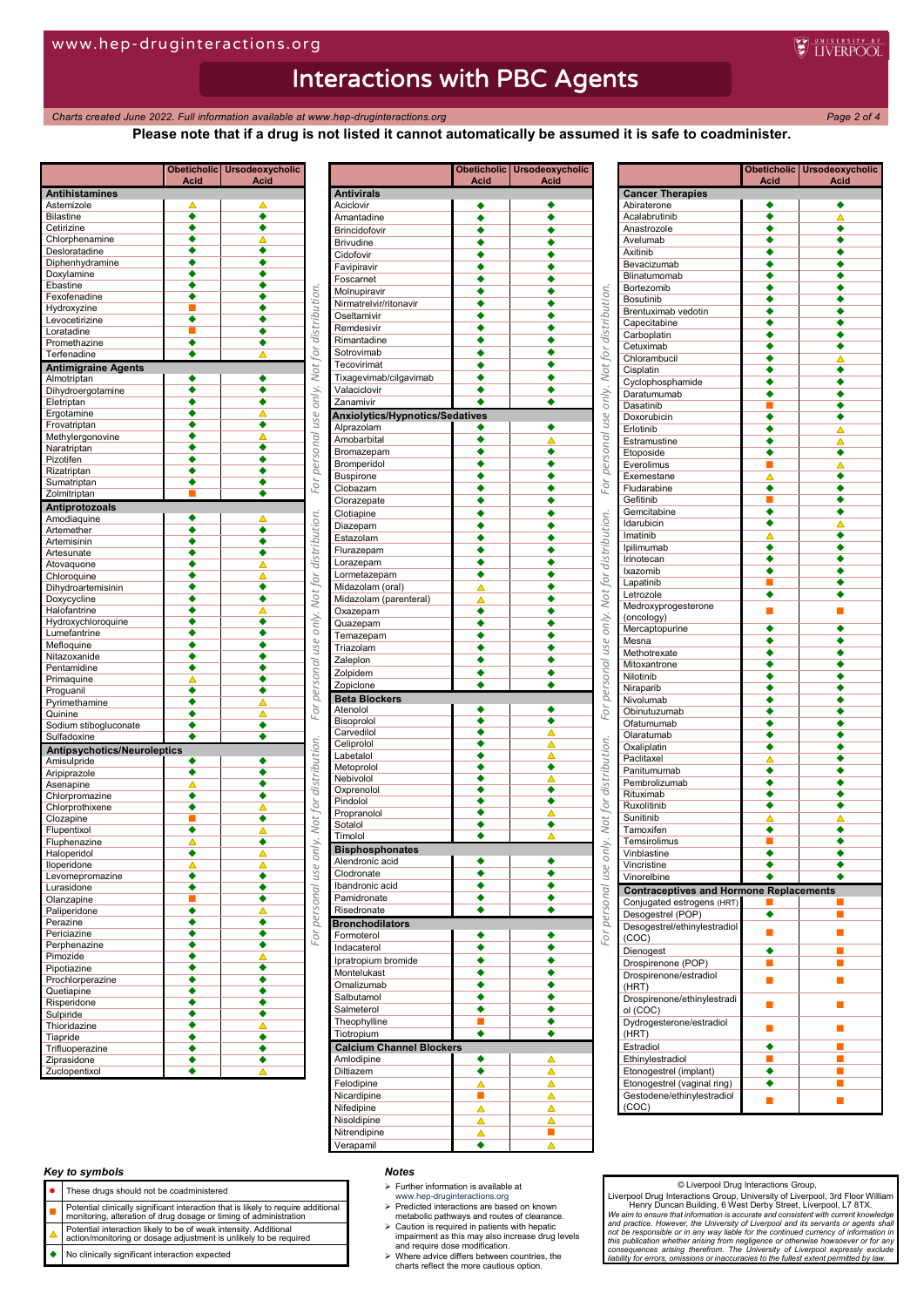**Charts created June 2022. Full information available at www.hep-druginteractions.org Page 3 of 4** 

**WEINERPOOL** 

## **Please note that if a drug is not listed it cannot automatically be assumed it is safe to coadminister.**

|                                                       | <b>Acid</b> | Obeticholic Ursodeoxycholic<br><b>Acid</b> |  |
|-------------------------------------------------------|-------------|--------------------------------------------|--|
| <b>Contraceptives and Hormone Replacements (cont)</b> |             |                                            |  |
| Levonorgestrel                                        |             |                                            |  |
| (Emergency Contraception)                             |             |                                            |  |
| Levonorgestrel (HRT)                                  |             |                                            |  |
| Levonorgestrel (implant)                              |             |                                            |  |
| Levonorgestrel (IUD)                                  |             |                                            |  |
| Levonorgestrel (POP)                                  |             |                                            |  |
| Levonorgestrel/<br>ethinylestradiol (COC)             |             |                                            |  |
| Medroxyprogesterone (depot)                           | г           |                                            |  |
| Medroxyprogesterone (oral)                            |             |                                            |  |
| Medroxyprogesterone/                                  |             |                                            |  |
| conjugated estrogens (HRT)                            |             |                                            |  |
| Medroxyprogesterone/<br>estradiol (HRT)               |             |                                            |  |
| Norelgestromin/ethinylestradiol<br>(patch)            |             |                                            |  |
| Norethisterone                                        |             |                                            |  |
| (Norethindrone) (depot                                |             |                                            |  |
| injection)                                            |             |                                            |  |
| Norethisterone                                        |             |                                            |  |
| (Norethindrone) (POP)                                 |             |                                            |  |
| Norethisterone                                        |             |                                            |  |
| (Norethindrone)/estradiol                             |             |                                            |  |
| (HRT)                                                 |             |                                            |  |
| Norethisterone                                        |             |                                            |  |
| (Norethindrone)                                       |             |                                            |  |
| ethinylestradiol (COC)                                |             |                                            |  |
| Norethisterone<br>(Norethindrone)/mestranol           |             |                                            |  |
| (COC)                                                 |             |                                            |  |
| Norgestimate/ethinylestradiol                         |             |                                            |  |
| (COC)                                                 |             |                                            |  |
| Norgestrel/conjugated                                 |             |                                            |  |
| estrogens (HRT)                                       |             |                                            |  |
| Norgestrel/ethinylestradiol                           |             |                                            |  |
| (COC)                                                 |             |                                            |  |
| <b>Erectile Dysfunction Agents</b>                    |             |                                            |  |
| Sildenafil                                            |             |                                            |  |
| Tadalafil                                             |             |                                            |  |
| Vardenafil                                            |             |                                            |  |

| <b>Gastrointestinal Agents</b><br>Aluminium hydroxide<br>٠<br>Alverine citrate<br>Antacids<br>Aprepitant<br>٠<br>Bisacodyl<br>٠<br>Cimetidine<br>٠<br>Δ<br>Cisapride<br>♦<br>۱<br>Cyclizine<br>Dantron<br>٠<br>٠<br>٠<br>Domperidone<br>٠<br>$\overline{\bullet}$<br>Droperidol<br>∙<br>Esomeprazole<br>Famotidine<br>٠<br>Granisetron<br>Hyoscine<br>Ispaghula husk<br>٠<br>٠<br>Lactulose<br>Lansoprazole<br>۰<br>٠<br>Linaclotide<br>$\overline{\bullet}$<br>$\overline{\bullet}$<br>Loperamide<br>Lubiprostone<br>٠<br>Macrogol<br>Mebeverine<br>Mesalazine<br>Methylcellulose<br>Metoclopramide<br>$\overline{\bullet}$<br>Naloxegol<br>Omeprazole<br>٠<br>٠<br>Ondansetron<br>٠<br>٠<br>Pantoprazole<br>Prucalopride<br>٠<br>Rabeprazole<br>Ranitidine<br>٠<br>Senna<br>٠<br>Simeticone<br>Sulfasalazine<br>Trimebutine<br>٠<br><b>HCC Therapies</b><br>Lenvatinib<br>۰<br>Pembrolizumab<br>٠<br>Regorafenib<br>٠<br>Sorafenib<br>٠<br><b>Hepatitis B Drugs</b><br>٠<br>Adefovir<br>$\overline{\bullet}$<br>Entecavir<br>٠<br>٠<br>Lamivudine<br>Peginterferon alfa-2a<br>Peginterferon alfa-2b<br>٠<br>٠<br>٠<br>Ribavirin<br><b>Hepatitis C Drugs (Direct Acting Antivirals)</b><br>۰<br>٠<br>Daclatasvir<br>٠<br>Elbasvir/Grazoprevir<br>٠<br>Glecaprevir/Pibrentasvir<br>۰<br>Ledipasvir/Sofosbuvir<br>OBV/PTV/r<br>OBV/PTV/r + Dasabuvir<br>٠<br>Ribavirin<br>٠<br>$\overline{\bullet}$<br>Simeprevir<br>٠<br>$\overline{\bullet}$<br>Sofosbuvir (SOF)<br>$\overline{\bullet}$<br>◆<br>SOF/Velpatasvir<br>SOF/Velpatasvir/<br>Voxilaprevir<br><b>Hepatitis D Entry Inhibitors</b> | Obeticholic<br><b>Acid</b> | <b>Ursodeoxycholic</b><br><u>Acid</u> |
|----------------------------------------------------------------------------------------------------------------------------------------------------------------------------------------------------------------------------------------------------------------------------------------------------------------------------------------------------------------------------------------------------------------------------------------------------------------------------------------------------------------------------------------------------------------------------------------------------------------------------------------------------------------------------------------------------------------------------------------------------------------------------------------------------------------------------------------------------------------------------------------------------------------------------------------------------------------------------------------------------------------------------------------------------------------------------------------------------------------------------------------------------------------------------------------------------------------------------------------------------------------------------------------------------------------------------------------------------------------------------------------------------------------------------------------------------------------------------------------------------------------------------------------------------------------------------------------------|----------------------------|---------------------------------------|
|                                                                                                                                                                                                                                                                                                                                                                                                                                                                                                                                                                                                                                                                                                                                                                                                                                                                                                                                                                                                                                                                                                                                                                                                                                                                                                                                                                                                                                                                                                                                                                                              |                            |                                       |
|                                                                                                                                                                                                                                                                                                                                                                                                                                                                                                                                                                                                                                                                                                                                                                                                                                                                                                                                                                                                                                                                                                                                                                                                                                                                                                                                                                                                                                                                                                                                                                                              |                            |                                       |
|                                                                                                                                                                                                                                                                                                                                                                                                                                                                                                                                                                                                                                                                                                                                                                                                                                                                                                                                                                                                                                                                                                                                                                                                                                                                                                                                                                                                                                                                                                                                                                                              |                            |                                       |
|                                                                                                                                                                                                                                                                                                                                                                                                                                                                                                                                                                                                                                                                                                                                                                                                                                                                                                                                                                                                                                                                                                                                                                                                                                                                                                                                                                                                                                                                                                                                                                                              |                            |                                       |
|                                                                                                                                                                                                                                                                                                                                                                                                                                                                                                                                                                                                                                                                                                                                                                                                                                                                                                                                                                                                                                                                                                                                                                                                                                                                                                                                                                                                                                                                                                                                                                                              |                            |                                       |
|                                                                                                                                                                                                                                                                                                                                                                                                                                                                                                                                                                                                                                                                                                                                                                                                                                                                                                                                                                                                                                                                                                                                                                                                                                                                                                                                                                                                                                                                                                                                                                                              |                            |                                       |
|                                                                                                                                                                                                                                                                                                                                                                                                                                                                                                                                                                                                                                                                                                                                                                                                                                                                                                                                                                                                                                                                                                                                                                                                                                                                                                                                                                                                                                                                                                                                                                                              |                            |                                       |
|                                                                                                                                                                                                                                                                                                                                                                                                                                                                                                                                                                                                                                                                                                                                                                                                                                                                                                                                                                                                                                                                                                                                                                                                                                                                                                                                                                                                                                                                                                                                                                                              |                            |                                       |
|                                                                                                                                                                                                                                                                                                                                                                                                                                                                                                                                                                                                                                                                                                                                                                                                                                                                                                                                                                                                                                                                                                                                                                                                                                                                                                                                                                                                                                                                                                                                                                                              |                            |                                       |
|                                                                                                                                                                                                                                                                                                                                                                                                                                                                                                                                                                                                                                                                                                                                                                                                                                                                                                                                                                                                                                                                                                                                                                                                                                                                                                                                                                                                                                                                                                                                                                                              |                            |                                       |
|                                                                                                                                                                                                                                                                                                                                                                                                                                                                                                                                                                                                                                                                                                                                                                                                                                                                                                                                                                                                                                                                                                                                                                                                                                                                                                                                                                                                                                                                                                                                                                                              |                            |                                       |
|                                                                                                                                                                                                                                                                                                                                                                                                                                                                                                                                                                                                                                                                                                                                                                                                                                                                                                                                                                                                                                                                                                                                                                                                                                                                                                                                                                                                                                                                                                                                                                                              |                            |                                       |
|                                                                                                                                                                                                                                                                                                                                                                                                                                                                                                                                                                                                                                                                                                                                                                                                                                                                                                                                                                                                                                                                                                                                                                                                                                                                                                                                                                                                                                                                                                                                                                                              |                            |                                       |
|                                                                                                                                                                                                                                                                                                                                                                                                                                                                                                                                                                                                                                                                                                                                                                                                                                                                                                                                                                                                                                                                                                                                                                                                                                                                                                                                                                                                                                                                                                                                                                                              |                            |                                       |
|                                                                                                                                                                                                                                                                                                                                                                                                                                                                                                                                                                                                                                                                                                                                                                                                                                                                                                                                                                                                                                                                                                                                                                                                                                                                                                                                                                                                                                                                                                                                                                                              |                            |                                       |
|                                                                                                                                                                                                                                                                                                                                                                                                                                                                                                                                                                                                                                                                                                                                                                                                                                                                                                                                                                                                                                                                                                                                                                                                                                                                                                                                                                                                                                                                                                                                                                                              |                            |                                       |
|                                                                                                                                                                                                                                                                                                                                                                                                                                                                                                                                                                                                                                                                                                                                                                                                                                                                                                                                                                                                                                                                                                                                                                                                                                                                                                                                                                                                                                                                                                                                                                                              |                            |                                       |
|                                                                                                                                                                                                                                                                                                                                                                                                                                                                                                                                                                                                                                                                                                                                                                                                                                                                                                                                                                                                                                                                                                                                                                                                                                                                                                                                                                                                                                                                                                                                                                                              |                            |                                       |
|                                                                                                                                                                                                                                                                                                                                                                                                                                                                                                                                                                                                                                                                                                                                                                                                                                                                                                                                                                                                                                                                                                                                                                                                                                                                                                                                                                                                                                                                                                                                                                                              |                            |                                       |
|                                                                                                                                                                                                                                                                                                                                                                                                                                                                                                                                                                                                                                                                                                                                                                                                                                                                                                                                                                                                                                                                                                                                                                                                                                                                                                                                                                                                                                                                                                                                                                                              |                            |                                       |
|                                                                                                                                                                                                                                                                                                                                                                                                                                                                                                                                                                                                                                                                                                                                                                                                                                                                                                                                                                                                                                                                                                                                                                                                                                                                                                                                                                                                                                                                                                                                                                                              |                            |                                       |
|                                                                                                                                                                                                                                                                                                                                                                                                                                                                                                                                                                                                                                                                                                                                                                                                                                                                                                                                                                                                                                                                                                                                                                                                                                                                                                                                                                                                                                                                                                                                                                                              |                            |                                       |
|                                                                                                                                                                                                                                                                                                                                                                                                                                                                                                                                                                                                                                                                                                                                                                                                                                                                                                                                                                                                                                                                                                                                                                                                                                                                                                                                                                                                                                                                                                                                                                                              |                            |                                       |
|                                                                                                                                                                                                                                                                                                                                                                                                                                                                                                                                                                                                                                                                                                                                                                                                                                                                                                                                                                                                                                                                                                                                                                                                                                                                                                                                                                                                                                                                                                                                                                                              |                            |                                       |
|                                                                                                                                                                                                                                                                                                                                                                                                                                                                                                                                                                                                                                                                                                                                                                                                                                                                                                                                                                                                                                                                                                                                                                                                                                                                                                                                                                                                                                                                                                                                                                                              |                            |                                       |
|                                                                                                                                                                                                                                                                                                                                                                                                                                                                                                                                                                                                                                                                                                                                                                                                                                                                                                                                                                                                                                                                                                                                                                                                                                                                                                                                                                                                                                                                                                                                                                                              |                            |                                       |
|                                                                                                                                                                                                                                                                                                                                                                                                                                                                                                                                                                                                                                                                                                                                                                                                                                                                                                                                                                                                                                                                                                                                                                                                                                                                                                                                                                                                                                                                                                                                                                                              |                            |                                       |
|                                                                                                                                                                                                                                                                                                                                                                                                                                                                                                                                                                                                                                                                                                                                                                                                                                                                                                                                                                                                                                                                                                                                                                                                                                                                                                                                                                                                                                                                                                                                                                                              |                            |                                       |
|                                                                                                                                                                                                                                                                                                                                                                                                                                                                                                                                                                                                                                                                                                                                                                                                                                                                                                                                                                                                                                                                                                                                                                                                                                                                                                                                                                                                                                                                                                                                                                                              |                            |                                       |
|                                                                                                                                                                                                                                                                                                                                                                                                                                                                                                                                                                                                                                                                                                                                                                                                                                                                                                                                                                                                                                                                                                                                                                                                                                                                                                                                                                                                                                                                                                                                                                                              |                            |                                       |
|                                                                                                                                                                                                                                                                                                                                                                                                                                                                                                                                                                                                                                                                                                                                                                                                                                                                                                                                                                                                                                                                                                                                                                                                                                                                                                                                                                                                                                                                                                                                                                                              |                            |                                       |
|                                                                                                                                                                                                                                                                                                                                                                                                                                                                                                                                                                                                                                                                                                                                                                                                                                                                                                                                                                                                                                                                                                                                                                                                                                                                                                                                                                                                                                                                                                                                                                                              |                            |                                       |
|                                                                                                                                                                                                                                                                                                                                                                                                                                                                                                                                                                                                                                                                                                                                                                                                                                                                                                                                                                                                                                                                                                                                                                                                                                                                                                                                                                                                                                                                                                                                                                                              |                            |                                       |
|                                                                                                                                                                                                                                                                                                                                                                                                                                                                                                                                                                                                                                                                                                                                                                                                                                                                                                                                                                                                                                                                                                                                                                                                                                                                                                                                                                                                                                                                                                                                                                                              |                            |                                       |
|                                                                                                                                                                                                                                                                                                                                                                                                                                                                                                                                                                                                                                                                                                                                                                                                                                                                                                                                                                                                                                                                                                                                                                                                                                                                                                                                                                                                                                                                                                                                                                                              |                            |                                       |
|                                                                                                                                                                                                                                                                                                                                                                                                                                                                                                                                                                                                                                                                                                                                                                                                                                                                                                                                                                                                                                                                                                                                                                                                                                                                                                                                                                                                                                                                                                                                                                                              |                            |                                       |
|                                                                                                                                                                                                                                                                                                                                                                                                                                                                                                                                                                                                                                                                                                                                                                                                                                                                                                                                                                                                                                                                                                                                                                                                                                                                                                                                                                                                                                                                                                                                                                                              |                            |                                       |
|                                                                                                                                                                                                                                                                                                                                                                                                                                                                                                                                                                                                                                                                                                                                                                                                                                                                                                                                                                                                                                                                                                                                                                                                                                                                                                                                                                                                                                                                                                                                                                                              |                            |                                       |
|                                                                                                                                                                                                                                                                                                                                                                                                                                                                                                                                                                                                                                                                                                                                                                                                                                                                                                                                                                                                                                                                                                                                                                                                                                                                                                                                                                                                                                                                                                                                                                                              |                            |                                       |
|                                                                                                                                                                                                                                                                                                                                                                                                                                                                                                                                                                                                                                                                                                                                                                                                                                                                                                                                                                                                                                                                                                                                                                                                                                                                                                                                                                                                                                                                                                                                                                                              |                            |                                       |
|                                                                                                                                                                                                                                                                                                                                                                                                                                                                                                                                                                                                                                                                                                                                                                                                                                                                                                                                                                                                                                                                                                                                                                                                                                                                                                                                                                                                                                                                                                                                                                                              |                            |                                       |
|                                                                                                                                                                                                                                                                                                                                                                                                                                                                                                                                                                                                                                                                                                                                                                                                                                                                                                                                                                                                                                                                                                                                                                                                                                                                                                                                                                                                                                                                                                                                                                                              |                            |                                       |
|                                                                                                                                                                                                                                                                                                                                                                                                                                                                                                                                                                                                                                                                                                                                                                                                                                                                                                                                                                                                                                                                                                                                                                                                                                                                                                                                                                                                                                                                                                                                                                                              |                            |                                       |
|                                                                                                                                                                                                                                                                                                                                                                                                                                                                                                                                                                                                                                                                                                                                                                                                                                                                                                                                                                                                                                                                                                                                                                                                                                                                                                                                                                                                                                                                                                                                                                                              |                            |                                       |
|                                                                                                                                                                                                                                                                                                                                                                                                                                                                                                                                                                                                                                                                                                                                                                                                                                                                                                                                                                                                                                                                                                                                                                                                                                                                                                                                                                                                                                                                                                                                                                                              |                            |                                       |
|                                                                                                                                                                                                                                                                                                                                                                                                                                                                                                                                                                                                                                                                                                                                                                                                                                                                                                                                                                                                                                                                                                                                                                                                                                                                                                                                                                                                                                                                                                                                                                                              |                            |                                       |
|                                                                                                                                                                                                                                                                                                                                                                                                                                                                                                                                                                                                                                                                                                                                                                                                                                                                                                                                                                                                                                                                                                                                                                                                                                                                                                                                                                                                                                                                                                                                                                                              |                            |                                       |
|                                                                                                                                                                                                                                                                                                                                                                                                                                                                                                                                                                                                                                                                                                                                                                                                                                                                                                                                                                                                                                                                                                                                                                                                                                                                                                                                                                                                                                                                                                                                                                                              |                            |                                       |
|                                                                                                                                                                                                                                                                                                                                                                                                                                                                                                                                                                                                                                                                                                                                                                                                                                                                                                                                                                                                                                                                                                                                                                                                                                                                                                                                                                                                                                                                                                                                                                                              |                            |                                       |
|                                                                                                                                                                                                                                                                                                                                                                                                                                                                                                                                                                                                                                                                                                                                                                                                                                                                                                                                                                                                                                                                                                                                                                                                                                                                                                                                                                                                                                                                                                                                                                                              |                            |                                       |
|                                                                                                                                                                                                                                                                                                                                                                                                                                                                                                                                                                                                                                                                                                                                                                                                                                                                                                                                                                                                                                                                                                                                                                                                                                                                                                                                                                                                                                                                                                                                                                                              |                            |                                       |
|                                                                                                                                                                                                                                                                                                                                                                                                                                                                                                                                                                                                                                                                                                                                                                                                                                                                                                                                                                                                                                                                                                                                                                                                                                                                                                                                                                                                                                                                                                                                                                                              |                            |                                       |
|                                                                                                                                                                                                                                                                                                                                                                                                                                                                                                                                                                                                                                                                                                                                                                                                                                                                                                                                                                                                                                                                                                                                                                                                                                                                                                                                                                                                                                                                                                                                                                                              |                            |                                       |
|                                                                                                                                                                                                                                                                                                                                                                                                                                                                                                                                                                                                                                                                                                                                                                                                                                                                                                                                                                                                                                                                                                                                                                                                                                                                                                                                                                                                                                                                                                                                                                                              |                            |                                       |
|                                                                                                                                                                                                                                                                                                                                                                                                                                                                                                                                                                                                                                                                                                                                                                                                                                                                                                                                                                                                                                                                                                                                                                                                                                                                                                                                                                                                                                                                                                                                                                                              |                            |                                       |
|                                                                                                                                                                                                                                                                                                                                                                                                                                                                                                                                                                                                                                                                                                                                                                                                                                                                                                                                                                                                                                                                                                                                                                                                                                                                                                                                                                                                                                                                                                                                                                                              |                            |                                       |
|                                                                                                                                                                                                                                                                                                                                                                                                                                                                                                                                                                                                                                                                                                                                                                                                                                                                                                                                                                                                                                                                                                                                                                                                                                                                                                                                                                                                                                                                                                                                                                                              |                            |                                       |
|                                                                                                                                                                                                                                                                                                                                                                                                                                                                                                                                                                                                                                                                                                                                                                                                                                                                                                                                                                                                                                                                                                                                                                                                                                                                                                                                                                                                                                                                                                                                                                                              |                            |                                       |
|                                                                                                                                                                                                                                                                                                                                                                                                                                                                                                                                                                                                                                                                                                                                                                                                                                                                                                                                                                                                                                                                                                                                                                                                                                                                                                                                                                                                                                                                                                                                                                                              |                            |                                       |
|                                                                                                                                                                                                                                                                                                                                                                                                                                                                                                                                                                                                                                                                                                                                                                                                                                                                                                                                                                                                                                                                                                                                                                                                                                                                                                                                                                                                                                                                                                                                                                                              |                            |                                       |
|                                                                                                                                                                                                                                                                                                                                                                                                                                                                                                                                                                                                                                                                                                                                                                                                                                                                                                                                                                                                                                                                                                                                                                                                                                                                                                                                                                                                                                                                                                                                                                                              |                            |                                       |
|                                                                                                                                                                                                                                                                                                                                                                                                                                                                                                                                                                                                                                                                                                                                                                                                                                                                                                                                                                                                                                                                                                                                                                                                                                                                                                                                                                                                                                                                                                                                                                                              |                            |                                       |
|                                                                                                                                                                                                                                                                                                                                                                                                                                                                                                                                                                                                                                                                                                                                                                                                                                                                                                                                                                                                                                                                                                                                                                                                                                                                                                                                                                                                                                                                                                                                                                                              |                            |                                       |
|                                                                                                                                                                                                                                                                                                                                                                                                                                                                                                                                                                                                                                                                                                                                                                                                                                                                                                                                                                                                                                                                                                                                                                                                                                                                                                                                                                                                                                                                                                                                                                                              |                            |                                       |
|                                                                                                                                                                                                                                                                                                                                                                                                                                                                                                                                                                                                                                                                                                                                                                                                                                                                                                                                                                                                                                                                                                                                                                                                                                                                                                                                                                                                                                                                                                                                                                                              |                            |                                       |
|                                                                                                                                                                                                                                                                                                                                                                                                                                                                                                                                                                                                                                                                                                                                                                                                                                                                                                                                                                                                                                                                                                                                                                                                                                                                                                                                                                                                                                                                                                                                                                                              |                            |                                       |
|                                                                                                                                                                                                                                                                                                                                                                                                                                                                                                                                                                                                                                                                                                                                                                                                                                                                                                                                                                                                                                                                                                                                                                                                                                                                                                                                                                                                                                                                                                                                                                                              |                            |                                       |
| <b>Bulevirtide</b><br>٠                                                                                                                                                                                                                                                                                                                                                                                                                                                                                                                                                                                                                                                                                                                                                                                                                                                                                                                                                                                                                                                                                                                                                                                                                                                                                                                                                                                                                                                                                                                                                                      |                            |                                       |

|                                                                                            | <b>Obeticholic</b><br><u>Acid</u> | <b>Ursodeoxycho</b><br>lic Acid |
|--------------------------------------------------------------------------------------------|-----------------------------------|---------------------------------|
| <b>Herbals/Supplements/Vitamins</b>                                                        |                                   |                                 |
| Aloe vera                                                                                  |                                   | ٠                               |
| Ascorbic acid (Vitamin C)                                                                  | ٠                                 | ٠                               |
| Black cohosh (A. racemosa)                                                                 | ٠                                 | ٠                               |
| Cat's claw (U. tomentosa)                                                                  | ٠                                 | ٠                               |
| Colecalciferol (Vitamin D3)                                                                | ٠                                 | ٠                               |
| Cyanocobalamin (B12)                                                                       | ٠                                 |                                 |
| Diosmin                                                                                    | ٠                                 |                                 |
| Echinacea                                                                                  | ◆<br>٠                            | ٠                               |
| Eucalyptus globulus                                                                        | ٠                                 | ٠<br>٠                          |
| Folic acid<br>Garlic                                                                       | ٠                                 |                                 |
| Ginger (Z. officinale)                                                                     | ٠                                 | ٠                               |
| Ginkgo biloba                                                                              | ٠                                 | ٠                               |
| Ginseng                                                                                    | ٠                                 | ٠                               |
| Goldenseal (H. canadensis)                                                                 | ٠                                 |                                 |
| Grape seed extract                                                                         | ٠                                 |                                 |
| Grapefruit juice                                                                           | ٠                                 | ٠                               |
| Green tea (C. sinensis)                                                                    | ٠                                 | ٠                               |
| Homeopathic remedies                                                                       | ٠                                 | ٠                               |
| Inula racemosa                                                                             | ٠                                 | ٠                               |
| lodine                                                                                     | ٠                                 | ۰                               |
| Ferrous sulphate                                                                           | ٠                                 | ٠                               |
| Kava kava (P. methysticum)                                                                 | ٠                                 | ٠                               |
| Milk thistle                                                                               |                                   |                                 |
| Retinol (Vitamin A)                                                                        | ٠                                 | ٠                               |
| Riboflavin (Vitamin B2)                                                                    | ٠                                 | ٠                               |
| Serenoa repens                                                                             | ٠                                 |                                 |
| St John's wort                                                                             | ٠                                 |                                 |
| Thiamine (Vitamin B1)                                                                      | ٠                                 | ٠                               |
| Turmeric (curcumin)                                                                        | ٠                                 | ٠                               |
| Valerian                                                                                   | ٠                                 | ٠                               |
| Vitamin E                                                                                  | ٠                                 |                                 |
| <b>HIV Drugs</b>                                                                           |                                   |                                 |
| Entry/Integrase Inhibitors                                                                 |                                   |                                 |
| Albuvirtide                                                                                | ٠                                 | ٠                               |
| Bictegravir/FTC/TAF                                                                        | ٠                                 | ٠                               |
| Cabotegravir (oral)                                                                        | ٠                                 | ٠                               |
| Cabotegravir/rilpivirine (LA)                                                              | ٠                                 | г                               |
| Dolutegravir                                                                               | ٠                                 | ٠                               |
| Dolutegravir/rilpivirine                                                                   | ٠                                 |                                 |
| Elvitegravir/cobi /FTC/TAF                                                                 | ٠                                 |                                 |
| Elvitegravir/cobi/FTC/TDF                                                                  | ٠                                 | ٠                               |
| Enfuvirtide                                                                                | ٠                                 | ٠                               |
| Fostemsavir                                                                                | ٠                                 |                                 |
| Ibalizumab-uiyk                                                                            | ٠                                 |                                 |
| Maraviroc                                                                                  | ٠                                 | ٠                               |
| Raltegravir                                                                                | ٠                                 | ٠                               |
| <b>NNRTIS</b>                                                                              | ٠                                 | ٠                               |
| Dapivirine                                                                                 |                                   |                                 |
| Doravirine<br>Doravirine/3TC/TDF                                                           | ◆<br>٠                            | ٠<br>٠                          |
|                                                                                            | ٠                                 |                                 |
| Efavirenz                                                                                  | ٠                                 | ٠                               |
| Etravirine<br>Nevirapine                                                                   | ٠                                 |                                 |
|                                                                                            | ٠                                 | T,                              |
| Rilpivirine                                                                                | ٠                                 | г                               |
| Rilpivirine/dolutegravir                                                                   |                                   |                                 |
| Rilpivirine/FTC/TAF<br><b>NRTIs</b>                                                        |                                   |                                 |
| Abacavir                                                                                   | ٠                                 | ٠                               |
| Didanosine                                                                                 | ٠                                 | ٠                               |
| Emtricitabine (FTC)                                                                        | ∙                                 | ٠                               |
| Emtricitabine + TAF                                                                        | ٠                                 | ٠                               |
| Emtricitabine + TDF                                                                        | $\bullet$                         | ٠                               |
| Lamivudine                                                                                 | ٠                                 | ٠                               |
| Stavudine                                                                                  | $\ddot{\bullet}$                  | ٠                               |
| Tenofovir-DF                                                                               | ٠                                 | ٠                               |
| Zidovudine                                                                                 | ٠                                 | ۰                               |
| <b>Protease Inhibitors</b>                                                                 |                                   |                                 |
| Atazanavir alone                                                                           |                                   | ٠                               |
| Atazanavir/cobicistat                                                                      |                                   | ٠                               |
| Atazanavir + ritonavir                                                                     | П                                 | ٠                               |
| Darunavir/cobicistat                                                                       | ٠                                 | ٠                               |
|                                                                                            | ٠                                 | ٠                               |
|                                                                                            | E,                                | ٠                               |
|                                                                                            |                                   |                                 |
|                                                                                            |                                   |                                 |
|                                                                                            | ш                                 | ٠                               |
|                                                                                            | L.                                | Δ                               |
| Darunavir/cobi/FTC/TAF<br>Darunavir + ritonavir<br>Fosamprenavir<br>Indinavir<br>Lopinavir | ш                                 | Δ                               |
| Ritonavir<br>Tipranavir                                                                    | г                                 | ۰                               |

## *Key to symbols*

- These drugs should not be coadministered
- 
- **Potential clinically significant interaction that is likely to require additional**<br>monitoring, alteration of drug dosage or timing of administration
- Potential interaction likely to be of weak intensity. Additional action/monitoring or dosage adjustment is unlikely to be required
- No clinically significant interaction expected

### *Notes*

- $\triangleright$  Further information is available at
- 
- www.hep-druginteractions.org Predicted interactions are based on known metabolic pathways and routes of clearance.
- Caution is required in patients with hepatic impairment as this may also increase drug levels and require dose modification. Where advice differs between countries, the charts reflect the more cautious option.
- 

### © Liverpool Drug Interactions Group,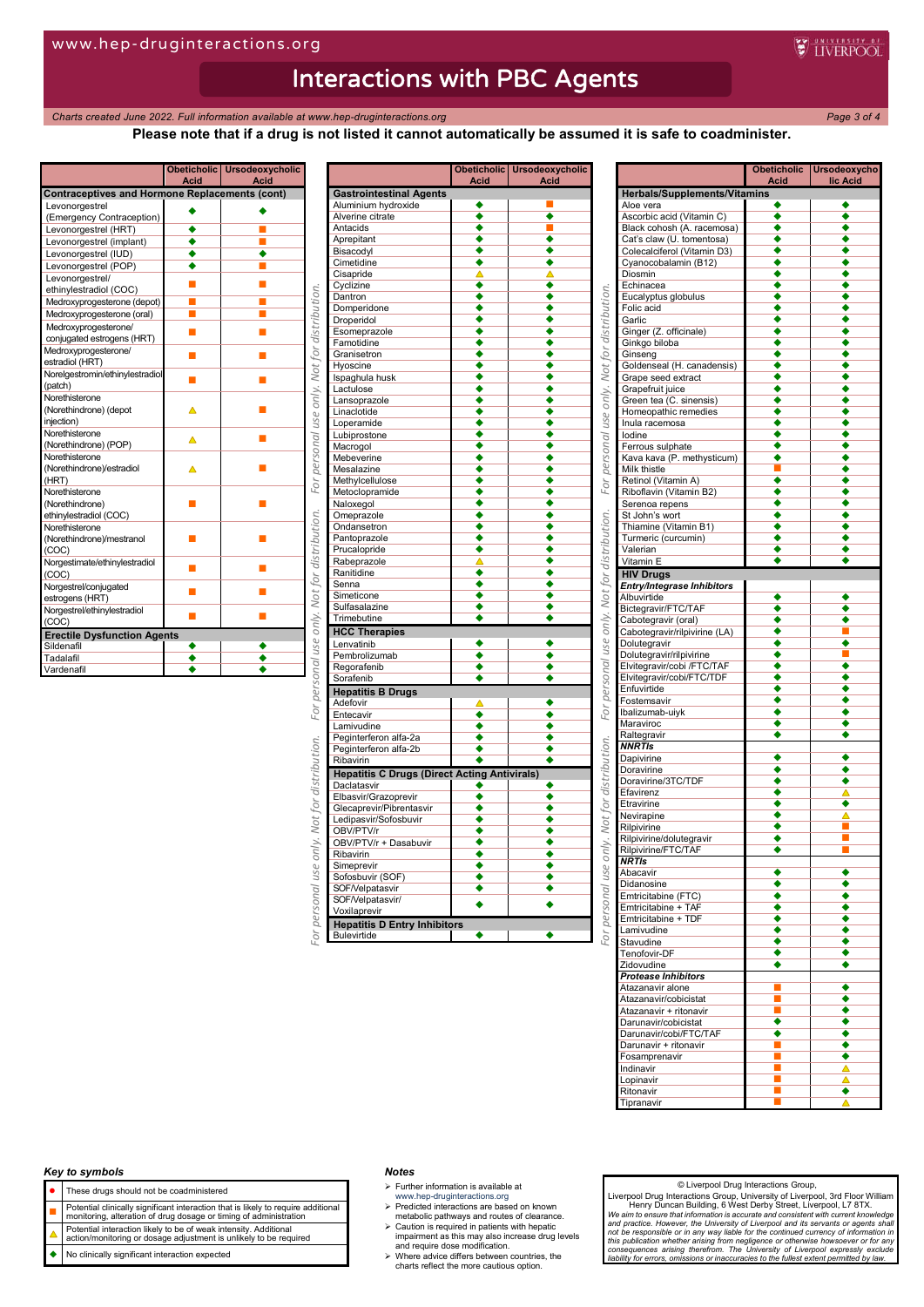*Charts created June* 2022. Full information available at www.hep-druginteractions.org Page 4 of 4<sup>2</sup>

**W** INERPOOL

## **Please note that if a drug is not listed it cannot automatically be assumed it is safe to coadminister.**

|                                          | Acid   | Obeticholic   Ursodeoxycholic<br>Acid |                                            |
|------------------------------------------|--------|---------------------------------------|--------------------------------------------|
| <b>Hypertension/Heart Failure Agents</b> |        |                                       |                                            |
| Acebutolol                               | ٠      |                                       |                                            |
| Aliskiren                                | ٠      | $\overline{\bullet}$                  |                                            |
| Ambrisentan<br>Amiloride                 | ٠      | ٠<br>٠                                |                                            |
| Azilsartan                               | ٠      | ٠                                     |                                            |
| Benazepril                               | ٠      | ٠                                     |                                            |
| Bendroflumethiazide                      |        | ٠                                     |                                            |
| Bosentan                                 | п      | Δ                                     |                                            |
| Bumetanide                               | ٠      | ٠                                     |                                            |
| Candesartan<br>Captopril                 | ٠      | ٠<br>٠                                |                                            |
| Chlorothiazide                           |        | ٠                                     |                                            |
| Chlortalidone                            |        | ٠                                     |                                            |
| Cilazapril                               | ٠      | ٠                                     |                                            |
| Clevidipine                              |        | ٠                                     |                                            |
| Clonidine                                | ٠      | ٠                                     |                                            |
| Doxazosin<br>Enalapril                   | Δ<br>٠ | ٠<br>٠                                |                                            |
| Eplerenone                               | ٠      | ٠                                     |                                            |
| Epoprostenol                             | ٠      | ٠                                     |                                            |
| Eprosartan                               | ٠      | ٠                                     |                                            |
| Fosinopril                               | ٠      | ٠                                     | For personal use only Not for distribution |
| Furosemide                               |        | ٠                                     |                                            |
| Hydralazine                              | ٠<br>٠ | ٠<br>٠                                |                                            |
| Hydrochlorothiazide<br>lloprost          | ٠      | ٠                                     |                                            |
| Indapamide                               | ٠      | ٠                                     |                                            |
| Irbesartan                               |        | ٠                                     |                                            |
| Isradipine                               | Δ      | Δ                                     |                                            |
| Ivabradine                               | ٠      | ٠                                     |                                            |
| Lacidipine                               | ٠      | Δ                                     |                                            |
| Lercanidipine<br>Lisinopril              | ٠<br>٠ | Δ<br>٠                                |                                            |
| Losartan                                 | г      | ٠                                     |                                            |
| Macitentan                               | ٠      | ٠                                     |                                            |
| Methyldopa                               | ٠      | ٠                                     | For nersonal use only Not for distribution |
| Metolazone                               | ٠      | ٠                                     |                                            |
| Moxonidine<br>Olmesartan                 | ٠<br>П | ٠<br>٠                                |                                            |
| Perindopril                              | ٠      | ٠                                     |                                            |
| Prazosin                                 | ٠      | ٠                                     |                                            |
| Quinapril                                | Δ      | ٠                                     |                                            |
| Ramipril                                 | ٠      | ٠                                     |                                            |
| Ranolazine                               | Δ      | Δ                                     |                                            |
| Rilmenidine<br>Riociguat                 | ٠<br>٠ | ٠<br>٠                                | only Not for distribution                  |
| Sacubitril/valsartan                     | ٠      | ٠                                     |                                            |
| Selexipag                                | ٠      | Δ                                     |                                            |
| Sildenafil                               | ٠      | ٠                                     |                                            |
| Spironolactone                           |        | ٠                                     |                                            |
| Tadalafil<br>Telmisartan                 | ٠<br>п | ٠<br>٠                                |                                            |
| Torasemide                               | ٠      | ٠                                     |                                            |
| Trandolapril                             | ٠      |                                       |                                            |
| Treprostinil                             |        | $\triangle$                           |                                            |
| Valsartan                                | ٠      | ٠                                     |                                            |
| Xipamide                                 |        | ٠                                     |                                            |
| Zofenopril                               | ٠      | ٠                                     |                                            |
| <b>Illicit/Recreational</b><br>Alcohol   | ٠      | ٠                                     | For nersonal use                           |
| Amphetamine                              | ٠      | Δ                                     |                                            |
| Cannabis                                 | ٠      | ٠                                     |                                            |
| Carfentanil                              | ٠      | ٠                                     |                                            |
| Cocaine<br>Ecstasy (MDMA)                | ٠<br>٠ | ٠<br>Δ                                |                                            |
| Fentanyl (Recreational)                  | ٠      | ٠                                     |                                            |
| GHB (Gamma-hydroxybutyrate)              | ◆      | ٠                                     |                                            |
| Heroin                                   | ٠      | ٠                                     |                                            |
| LSD (Lysergic acid                       |        | Δ                                     |                                            |
| diethylamide)<br>Mephedrone              | ٠      | Δ                                     |                                            |
| Methamphetamine                          | ٠      | Δ                                     |                                            |
| Phencyclidine (PCP)                      | ٠      | Δ                                     |                                            |

|                                       | Obeticholic<br><u>Acid</u> | <b>Ursodeoxycholic</b><br><u>Acid</u> |
|---------------------------------------|----------------------------|---------------------------------------|
| Immunosuppressants                    |                            |                                       |
| Adalimumab                            | ٠                          | ٠                                     |
| Alemtuzumab                           | ٠                          | ٠                                     |
| Anakinra                              | ٠                          | ٠                                     |
| Azathioprine                          | ٠                          |                                       |
| Baricitinib                           | ٠                          |                                       |
| Basiliximab                           | ∙                          | ٠                                     |
| Brodalumab                            | ٠                          |                                       |
| Canakinumab                           | ٠                          | ٠                                     |
| Ciclosporin                           | п                          |                                       |
| Eculizumab                            | ٠                          | ٠                                     |
| Etanercept                            | ٠                          |                                       |
| Fingolimod                            | ٠                          |                                       |
| Infliximab                            |                            |                                       |
| Lenalidomide                          | ٠                          | ٠                                     |
|                                       |                            |                                       |
| Mycophenolate<br>Pirfenidone          | Δ                          | ٠                                     |
|                                       | ٠                          |                                       |
| Sarilumab                             | ٠                          | ٠                                     |
| Sirolimus                             | ٠                          |                                       |
| Tocilizumab                           | ٠                          | ٠                                     |
| Tacrolimus                            | п                          | Δ                                     |
| Upadacitinib                          | ٠                          | ٠                                     |
| <b>Lipid Lowering Agents</b>          |                            |                                       |
| Alirocumab                            | ٠                          | ٠                                     |
| Atorvastatin                          | E                          | ٠                                     |
| Bezafibrate                           | ٠                          | ٠                                     |
| Evolocumab                            | ٠                          |                                       |
| Ezetimibe                             | $\triangleq$               |                                       |
| Fenofibrate                           |                            | ٠                                     |
| Fish oils                             | ٠                          |                                       |
| Fluvastatin                           | Δ                          | ٠                                     |
| Gemfibrozil                           | ٠                          |                                       |
| Lovastatin                            |                            | ٠                                     |
| Pitavastatin                          |                            |                                       |
| Pravastatin                           | ٠                          |                                       |
| Rosuvastatin                          |                            |                                       |
| Simvastatin                           |                            | ٠                                     |
|                                       |                            |                                       |
| <b>Oxytocics</b>                      |                            |                                       |
| Ergometrine (ergonovine)              |                            |                                       |
| Mifepristone                          |                            |                                       |
| Misoprostol                           | Δ                          |                                       |
| <b>Parkinsonism Agents</b>            |                            |                                       |
| Benztropine                           | ٠                          | ٠                                     |
| Carbidopa                             |                            |                                       |
| Orphenadrine                          | $\overline{\bullet}$       |                                       |
| Pramipexole                           |                            | Δ                                     |
| Procyclidine                          | ٠                          | ٠                                     |
| Rasagiline                            | ۰                          |                                       |
| Ropinirole                            |                            |                                       |
| <b>PBC Agents</b>                     |                            |                                       |
| Obeticholic acid                      |                            | ٠                                     |
| Ursodeoxycholic acid                  |                            |                                       |
| <b>Steroids</b>                       |                            |                                       |
| Beclometasone                         |                            |                                       |
| Betamethasone                         |                            |                                       |
| Budesonide                            |                            |                                       |
| Ciclesonide                           |                            |                                       |
| Clobetasol (topical)                  |                            |                                       |
| Clobetasone (topical)                 | ٠                          |                                       |
| Dexamethasone                         | ٠                          |                                       |
| Fludrocortisone                       | ٠                          | ٠                                     |
| Flunisolide                           | ٠                          | ٠                                     |
| Fluticasone                           | ٠                          | ٠                                     |
| Hydrocortisone (topical)              | ٠                          | ٠                                     |
| Methylprednisolone                    | ٠                          | ٠                                     |
| Mometasone                            | ٠                          | ٠                                     |
| Prednicarbate                         | ٠                          | ٠                                     |
| Prednisone                            | ٠                          | ٠                                     |
| Triamcinolone                         | ٠                          | ٠                                     |
|                                       |                            |                                       |
| <b>Urological Agents</b><br>Alfuzosin | ٠                          | ٠                                     |
|                                       |                            |                                       |
| Desmopressin                          | ٠                          | ٠                                     |
| Dutasteride                           | Δ                          | ٠                                     |
| Finasteride                           | Δ                          | ٠                                     |
| Mirabegron                            | ٠                          | ٠                                     |
| Silodosin                             | ٠                          | ٠                                     |
| Solifenacin                           | ٠                          | ٠                                     |
| Tamsulosin                            | ٠                          | ٠                                     |
| Tolterodine                           |                            |                                       |

|                                     | Acid                      | Obeticholic Ursodeoxycholic<br>Acid |
|-------------------------------------|---------------------------|-------------------------------------|
| <b>Other Drugs</b>                  |                           |                                     |
| Acamprosate                         |                           |                                     |
| Acetazolamide                       | ٠                         |                                     |
| Acitretin                           | Δ                         |                                     |
| Activated charcoal                  | ٠                         |                                     |
| Allopurinol                         | ٠<br>٠                    |                                     |
| Atomoxetine                         | ◆                         |                                     |
| Atropine                            |                           |                                     |
| Baclofen                            | ٠<br>٠                    |                                     |
| Bamlanivimab                        | ٠                         |                                     |
| Benralizumab<br><b>Betahistine</b>  | ٠                         |                                     |
| Bimatoprost                         | ٠                         |                                     |
| Biperiden                           | ٠                         |                                     |
| Brinzolamide                        | ٠                         | ٠                                   |
| Bromocriptine                       | ٠                         |                                     |
| Calcitonin                          | ٠                         | ٠                                   |
| Calcium carbimide                   | ٠                         |                                     |
| Calcium resonium                    |                           |                                     |
| Cannabidiol (CBD)                   | ٠                         |                                     |
| Carbimazole                         |                           |                                     |
| Carisoprodol                        | ٠                         |                                     |
| Casirivimab/imdevimab               | ٠                         | ٠                                   |
|                                     | ٠                         |                                     |
| Cilostazol                          | ٠                         |                                     |
| Clomifene<br>Colchicine             | ٠                         |                                     |
|                                     |                           |                                     |
| Colestyramine                       | Δ                         |                                     |
| Conivaptan                          | ٠                         |                                     |
| Convalescent plasma<br>$(COVID-19)$ |                           |                                     |
| COVID-19 vaccines                   | ٠                         |                                     |
| Cyclobenzaprine                     | ٠                         | Δ                                   |
| Cytisine                            | ٠                         | ٠                                   |
| Darbepoetin                         | ٠                         |                                     |
| Deferiprone                         | ٠                         |                                     |
| Denosumab                           |                           |                                     |
| Dexamfetamine                       | ٠                         |                                     |
| Dextromethorphan                    | ٠                         |                                     |
| Disulfiram                          |                           |                                     |
| Donepezil                           | Δ                         | ٠                                   |
| Dorzolamide                         | ٠                         | ٠                                   |
| Dupilumab                           | ٠                         |                                     |
| Eliglustat                          | ٠                         |                                     |
| Emicizumab                          | ٠                         |                                     |
| Epoetin alfa                        | ٠                         |                                     |
| Etelcalcetide                       | ٠                         |                                     |
| Febuxostat                          | Δ                         |                                     |
| Filgrastim                          | ٠                         |                                     |
| Flibanserin                         | ٠                         | Δ                                   |
| Gadopentetate (gadolinium)          | ◆                         | ٠                                   |
| Glycerol phenylbutyrate             | ∙                         |                                     |
| Goserelin                           |                           |                                     |
| Influenza vaccine                   | ◆                         |                                     |
| Interferon beta                     | $\overline{\bullet}$      |                                     |
| Isosorbide mononitrate              | ٠                         |                                     |
| Isotretinoin                        |                           |                                     |
| Lanreotide                          |                           |                                     |
| Levothyroxine                       | ٠                         | ٠                                   |
| I ofexidine                         |                           |                                     |
| Lumacaftor/Ivacaftor                |                           |                                     |
| Magnesium                           | ٠                         | ٠                                   |
| Melatonin                           | ٠                         | ٠                                   |
| Memantine                           | ٠                         |                                     |
| Methylphenidate                     | $\overline{\bullet}$      | ∙                                   |
| Minoxidil                           |                           | ٠                                   |
| Modafinil                           | $\frac{\bullet}{\bullet}$ |                                     |
| Naftidrofuryl                       |                           | ٠                                   |
| Nalmefene                           |                           | ٠                                   |
| Naloxone                            | $\overline{\bullet}$      | ٠                                   |
| Naltrexone                          |                           |                                     |
|                                     |                           |                                     |

## *Key to symbols*

- These drugs should not be coadministered
- 
- **Potential clinically significant interaction that is likely to require additional**<br>monitoring, alteration of drug dosage or timing of administration
- Potential interaction likely to be of weak intensity. Additional action/monitoring or dosage adjustment is unlikely to be required
- No clinically significant interaction expected

### *Notes*

- $\triangleright$  Further information is available at
- 
- www.hep-druginteractions.org Predicted interactions are based on known metabolic pathways and routes of clearance.
- Caution is required in patients with hepatic impairment as this may also increase drug levels and require dose modification. Where advice differs between countries, the charts reflect the more cautious option.
- 

## © Liverpool Drug Interactions Group,